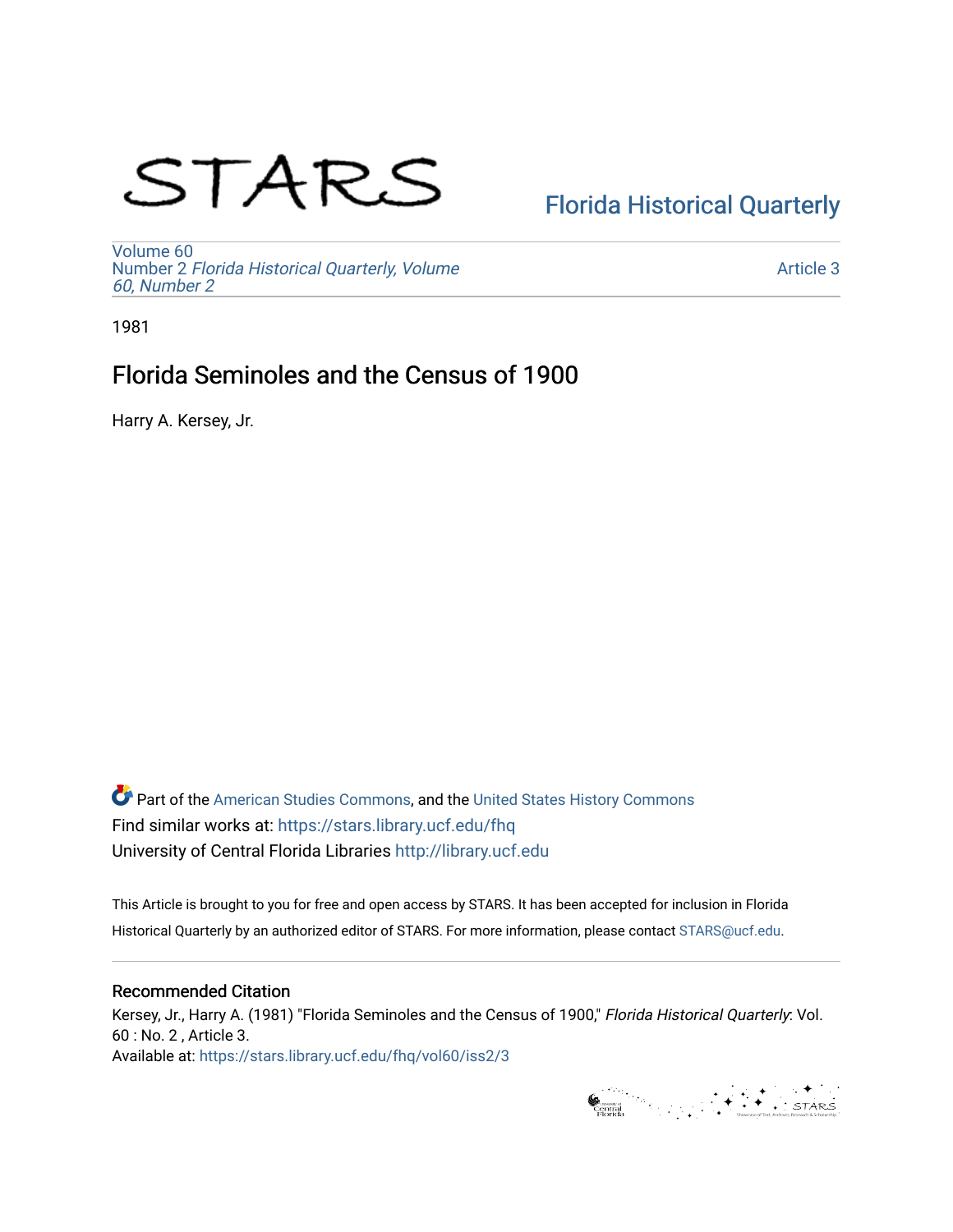#### *by* HARRY A. KERSEY, JR.

**O**NE of the most persistent problems confronting historians dealing with the Seminole Indians in Florida during the dealing with the Seminole Indians in Florida during the late-nineteenth century has been a paucity of reliable population data. In the first four decades of the modern tribal era, the years following cessation of the Third Seminole War in 1858, there was only one attempt at a comprehensive account of Florida Seminoles. That was a survey conducted in the winter of 1880-1881 by Clay MacCauley for the Smithsonian Institution, which yielded what has become the generally accepted base line population figures. He found 208 Seminoles residing in the state, the unhappy remnant of a tribe that had once numbered over 5,000 before the wars and removal to the West.<sup>1</sup>

From time to time other observers had visited certain Seminole camps in Florida and produced accounts which, for the most part, varied greatly in their accuracy and conclusions regarding the Seminole population. The most widely used of these reports are Ober (1872), Pratt (1879), Wilson (1880), Brecht (1892-99), and Duncan  $(1898).$ <sup>2</sup> With the possible exception of Pratt, none

Harry A. Kersey, Jr., is professor of education at Florida Atlantic University, Boca Raton. He thanks Judge Donald A. Cheney for allowing the author to use his father's papers.

<sup>1.</sup> Clay MacCauley, "The Seminole Indians of Florida," *Smithsonian Institution, Bureau of American Ethnology, Fifth Annual Report, 1883-1884* (Washington, 1887).

<sup>2.</sup> In the last quarter of the nineteenth century there were a limited number of reports published on the Seminole Indians of Florida. Among the most useful and informative were: Fredrick A. Ober, "Ten Days with the Seminoles," *Appleton's Journal of Literature, Science and Art,* 14 (July-August 1875), 142-44, 171-71; U. S. Congress, Senate, *Message From the President of the United States Transmitting a Letter of the Secretary of the Interior Relative to Land upon Which to Locate Seminole Indians* [This contains both R. H. Pratt's report on the Seminoles in 1879, and A. M. Wilson's letters on his work as special agent to the Seminoles in 1887.] Exec. Doc. 139, 50th Cong., 1st sess., 1888, 1-15; James A. Henshall, *Camping and Cruising in Florida* (Cincinnati, 1888), passim; Charles B. Cory, *Hunting and Fishing in Florida, including a key to the water birds known to occur in the state* (Boston, 1896; Reprint ed., New York, 1970); U. S. Congress, House of Representatives, *Report of the*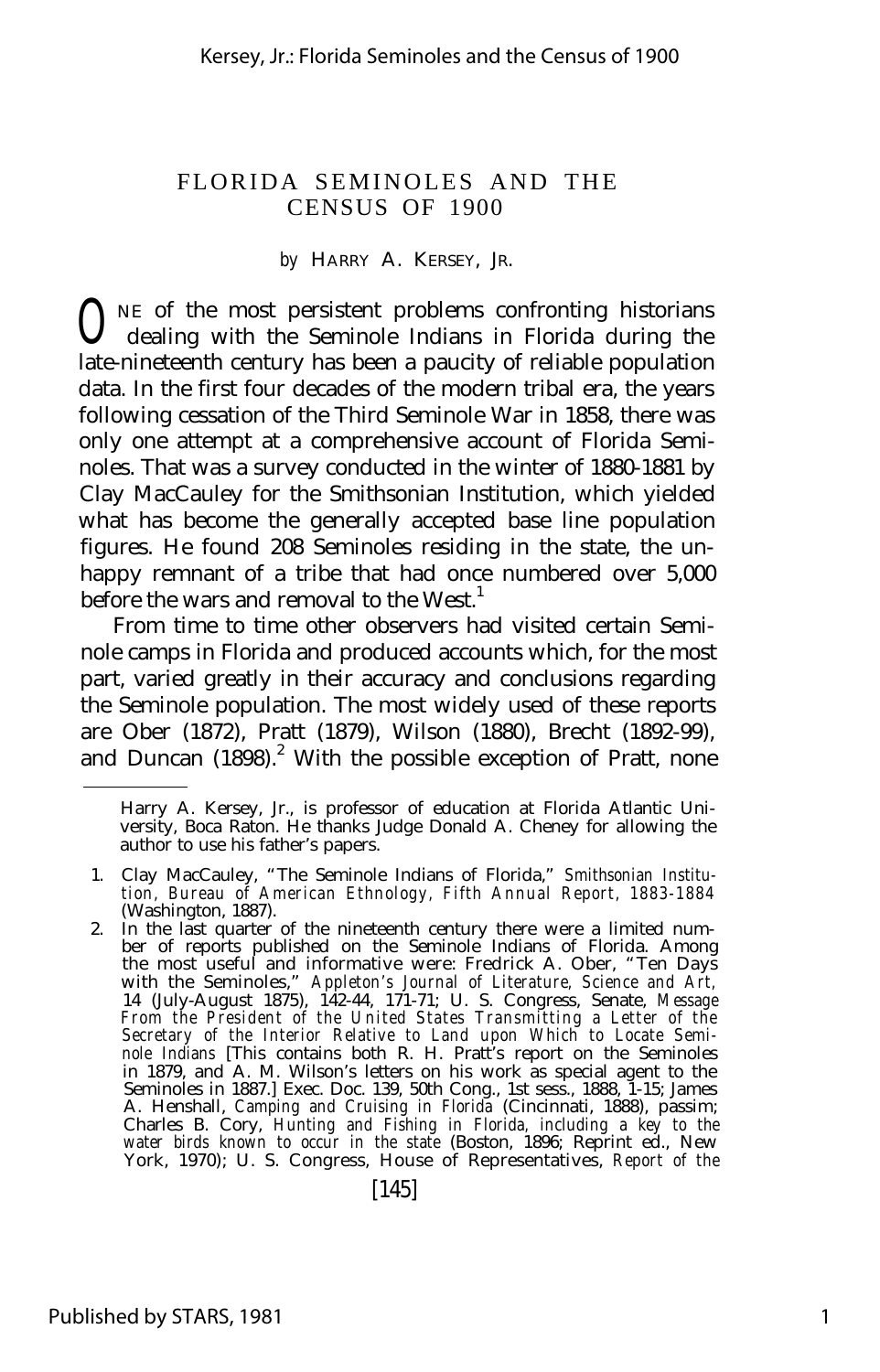of these approached the comprehensiveness of MacCauley's work in identifying population distribution. Thus by the turn of the twentieth century little more was known than that the Seminoles were separated sociopolitically and linguistically into three distinct groups, occupying areas north of Lake Okeechobee, in the Big Cypress Swamp, and along the southeast coast from New River to Biscayne Bay. The lack of systematic gathering and reporting of accurate population figures on the Seminoles has made it difficult to develop a complete historical picture of the growth or decline rate of the bands in those regional dispersements.

Unfortunately, the federal census apparatus was of limited usefulness when it came to identifying the Indian population in Florida. Of the five federal censuses conducted between 1860 and 1900, only two appear to yield reasonably accurate approximations of the Seminole population based on what is known of how the enumerations were conducted and reported. It is necessary to dismiss immediately the 1860 census report that there was but one Indian in Florida.<sup>3</sup> This gross error may be attributed to a combination of factors. First, following so closely the conclusion of hostilities with the Indians, there was probably no serious effort to penetrate the Everglades wilderness to enumerate them. Also, since the 1860 census was the first to differentiate Indians from other classes of citizens, there were no doubt problems in handling the data effectively in Washington. Nevertheless, by the 1870 census the Indian population in Florida had unaccountably doubled, as two were reported.<sup>4</sup> There was, however, a dutiful bureaucratic notation that this count corrected the error of the previous decennial count. Again in this census the official federal figures were greatly at variance with what was known to have been the case by those living on the Florida frontier; there were cer-

*Commissioner of Indian Affairs* [contains the report of Dr. J. E. Brecht, Indian agent at Immokalee, for the year 1897. Brecht submitted annual reports from 1892 to 1899, with estimates of Seminole population.] Exec. Doc. 5, 55th Cong., 2nd sess., 1897, 125-27; U. S. Department of the Interior, "Report of A. J. Duncan, United States Indian Inspector, to the Honorable Secretary of the Interior, in regard to the reservation of lands for the use of the Seminole Indians of Florida," *Annual Reports of the Department of the Interior for the fiscal year ended June 30, 1898,* Vol.

I., cc-ccxxxviii. 3. U. S. Congress, Senate, *Preliminary Report of the Eighth Census, 1860,* 37th Cong., 2nd sess., 1862, 134.

<sup>4.</sup> U. S. Census Office, Ninth Census, *Volume I— The Statistics of the Popu-lation of the United States* (Washington, 1872), 8.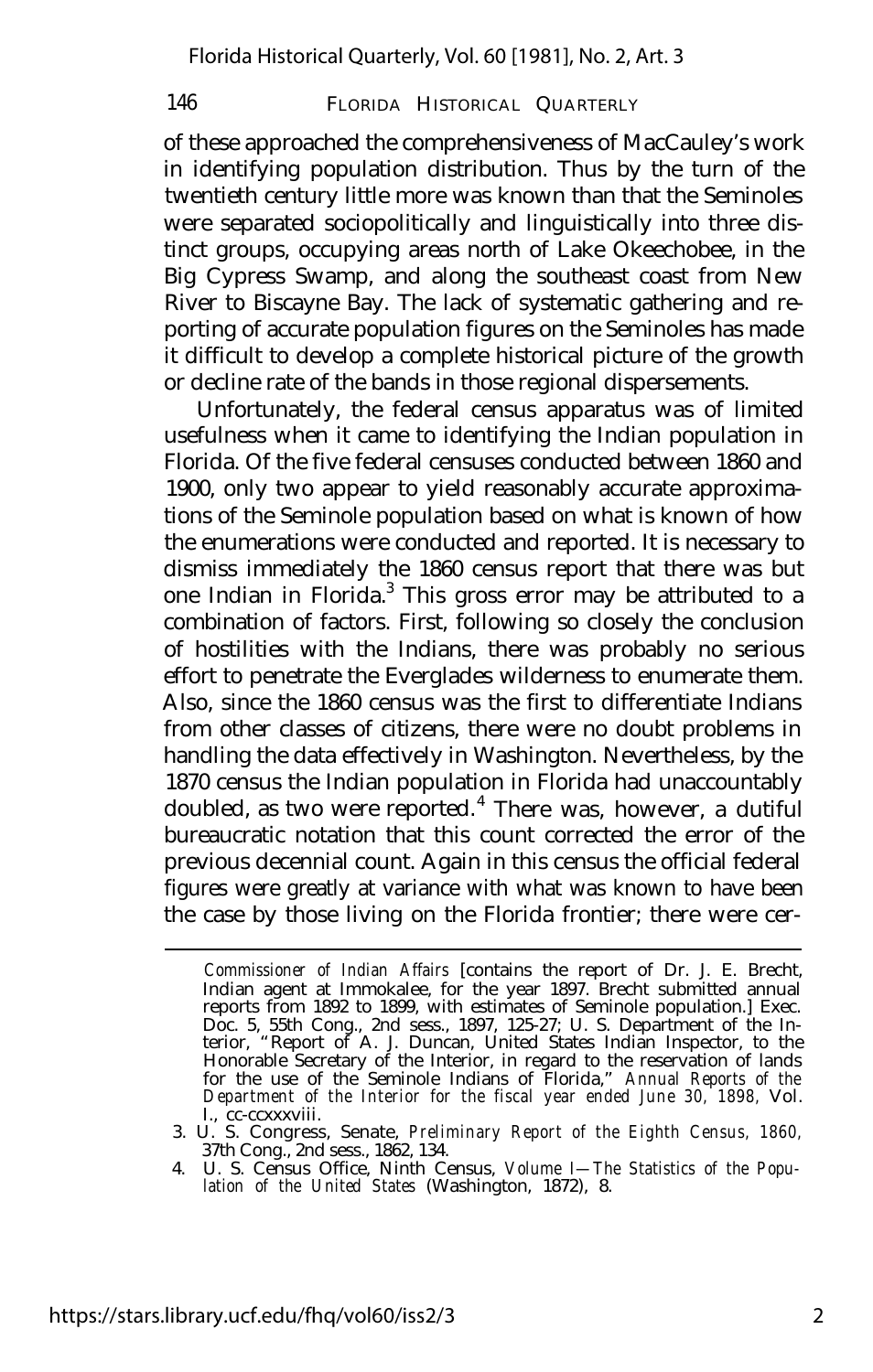tainly more than two Seminoles hunting, trapping, and running livestock on the open prairie.

The 1880 enumeration of Indians in Florida became a tangled affair. The tenth census tabulations show only 144 Indians in the state, and although not identified as to tribe, all were located in Brevard, Manatee, Monroe, and Polk counties— the known habitat of the Seminoles.<sup>5</sup> Because this figure was at such variance with the 208 reported by MacCauley in the same year, further investigation was called for. An examination of the enumerators' schedules for Florida counties yielded startling results. In June 1880, a regular enumerator, J. B. Bowen, had visited the Indian camps of Brevard County, which he identified as a "Portion of the tribe of Seminole Indians, not taxed, West of the St. Johns River."<sup>6</sup> Further research revealed that Clay MacCauley had prepared schedules for Manatee, Monroe, Polk, and Dade counties, signing himself as acting special agent for the census.<sup>7</sup> The assumption is that these delayed enumerations, which could have been made no earlier than six months after the regular census was concluded, were accepted through the efforts of Major J. W. Powell, head of the Bureau of American Ethnology at the Smithsonian Institution. Powell also functioned as head of the United States Census, Indian Division, for 1880.<sup>8</sup>

From the foregoing one would expect the census count to correspond with MacCauley's figure of 208, but such was not the

<sup>5.</sup> U. S. Census Office, *Statistics of the Population of the United States at the Tenth Census (June 1, 1880)* (Washington, 1883), 394.

<sup>6.</sup> U. S. Census Office, *Tenth Census of the United States, 1880* (Washington, National Archives Microfilm T9-126), "Schedule I— Inhabitants West of St. Johns River in the County of Brevard, State of Florida, Enumerated by me on the [blank] day of June, 1880. Page No. 13., Supervisor's Dist. No. 18; Enumeration Dist. No. 14."

<sup>7.</sup> U. S. Census Office, *Tenth Census of the United States, 1880* "Schedule l— Inhabitants at Miami River Settlement, in the County of Dade, State of Florida, Enumerated by me in the month of January, 1881. [form presented as altered by enumerator] Page No. 5, Enumeration Dist. No. 25." This sheet also contains the band written notation "The Indians upon this sheet were enumerated by Clay MacCauley, Special Agent of this office, being a portion of the enumeration of the Seminole Indians remaining in Florida. Gen. [Amassa H.] Walker [director of the census] decides that these Indians are to be included as part of the Constitutional Population of the State and this schedule is therefore inserted as pages 5 and 6 of Enumertion District No. 25, the Miami River Settlement being

situated in this district. [signed] G. W. Seaton, Chief Clerk." 8. U. S. Department of Commerce, Bureaus of the Census, *Twenty Censuses: Population and Housing Questions, 1790-1980* (Washington, 1979), 23.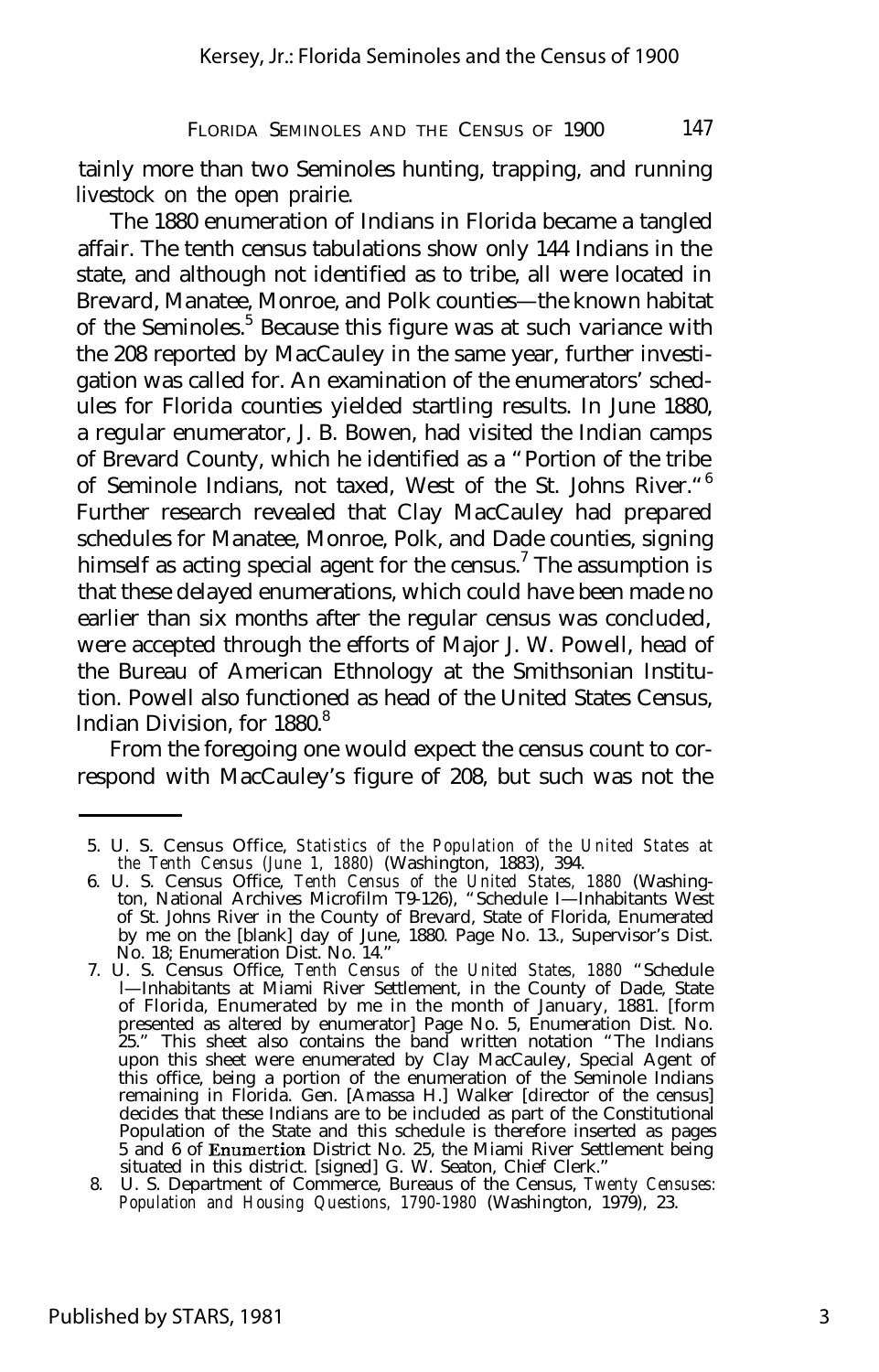case. In Brevard County the enumerator Bowen had listed fifteen Seminoles, while MacCauley found but twelve.<sup>9</sup> In Manatee, Monroe, and Polk counties the tabulation showed fewer Seminoles by four than MacCauley had enumerated. Why? Apparently the results were altered slightly by omitting the blacks living among the Seminoles, even though the schedule called for counting non-Indians who had been adopted into tribes. Most disconcerting of all, however, was the inexplicable omission of the Dade County schedules from the tabulation, as they comprised the second largest concentration of Seminoles in the state according to MacCauley.<sup>10</sup> Allowing that the regular census enumeration of Brevard County Seminoles was correct, and that MacCauley's figures for the other four settlements stand minus the black members, the 1880 census still lists too few Seminoles by sixty, or some twenty-nine per cent of the population. This is a sizable error with such a finite group, particularly if one is trying to establish a viable geneology. Fortunately in this case, MacCauley's report to the Smithsonian, as well as his extant enumeration schedules, provided valuable comparative data; such would not always be the case, as shall be seen. For example, there is no readily available information on how Florida Indians were enumerated in the 1890 census. It is known only that 171 were found, primarily in Brevard and Dade counties, with just one listed for Lee and Monroe counties which encompassed the Big Cypress Swamp  $region.<sup>11</sup>$ 

Perhaps just as significant as these disparities in population figures was the lack of any additional information on the Florida Indians emanating from the censuses through 1890. Although a special schedule had been prepared for enumerating the United States Indian population in 1880, it was not utilized by either MacCauley or Bowen in Brevard County. An expanded schedule would be employed again in 1900, with subsequent major enumerations in 1910 and 1930.<sup>12</sup> Thus, any social, economic, or linguistic information on the Seminoles came primarily from

<sup>9.</sup> MacCauley, "The Seminole Indians of Florida," 478.

<sup>10.</sup> Ibid.

<sup>11.</sup> U. S. Census Office, *Twelfth Census of the United States taken in the year 1900— Population, Part I* (Washington, 1901), 532-33.

<sup>12.</sup> U. S. Department of Commerce, Bureau of the Census, *Fifteenth Census of the United States: 1930— The Indian Population of the United States and Alaska* (Washington, 1937), 1. See also, Twenty Censuses, 26, 38-39.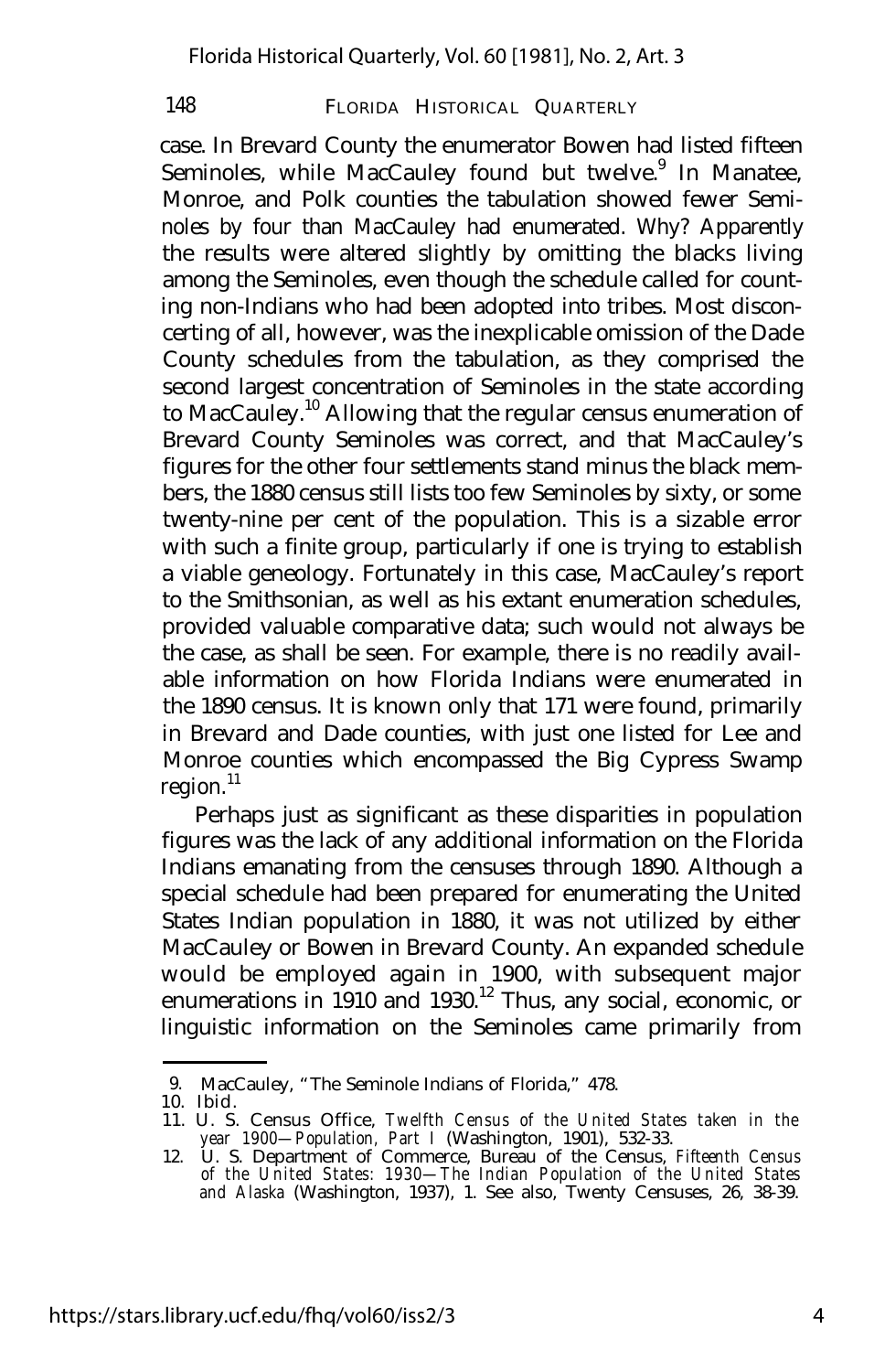non-census related accounts. To the extent that MacCauley's report can be considered related to the census of 1880, however tangentially, it did flesh out the sterile figures with an account of the Seminole culture. It would be another twenty years before a census enumerator performed a similar function by leaving a written account to supplement the data.

The federal census of 1900 was the first in which a special agent was appointed to enumerate the Seminole Indians of Florida. This was primarily due to the efforts of John M. Cheney, supervisor of the census for the second district of Florida.<sup>1</sup> Cheney, an attorney from Orlando and a prominent figure in state Republican party politics, was an ardent outdoor sportsman with a keen interest in the Seminoles. He was convinced that before any significant federal or state assistance could be rendered to the increasingly impoverished Indians, an accurate picture of their number and condition would have to be ascertained. This would require the services of unique individuals who were familiar with both the Seminoles and the terrain of South Florida, and were willing to undertake such an arduous assignment. In two telegrams dated May 31 and June 1, 1900, the director of the census, W. C. Merriam, informed Cheney that the "Enumerator for Seminole Indians will be allowed all time necessary to complete enumeration," and "Compensation special agents for Seminole Indians will be five dollars per day and actual and necessary travelling expenses. Wire names so appointments can be made." 14

Apparently Cheney's initial choice for Seminole enumerator was Bishop William Crane Gray, head of the Episcopal Missionary Jurisdiction of Southern Florida.<sup>15</sup> Bishop Gray had established the first permanent mission stations at Immokalee and Glades Cross deep in the Big Cypress Swamp, and he was knowledgable about the Seminole situation. However, he knew neither

<sup>13.</sup> William F. Blackman, *History of Orange County, Florida, Narrative and Biographical* (DeLand, 1927; Reprint ed., Chuluota, 1973), 37-38.

<sup>14.</sup> W. C. Merriam to John M. Cheney (telegrams), May 31, June 1, 1900, John M. Cheney Collection, in possession of D. A. Cheney, Orlando, Florida (hereinafter cited as JMCC).

<sup>15.</sup> For an extended discussion of the Episcopal mission effort among the Seminoles see Harry A. Kersey, Jr., and Donald E. Pullease, "Bishop William Crane Gray's Mission to the Seminole Indians in Florida, 1893- 1914," *Historical Magazine of the Protestant Episcopal Church,* XLII (September 1973), 257-73.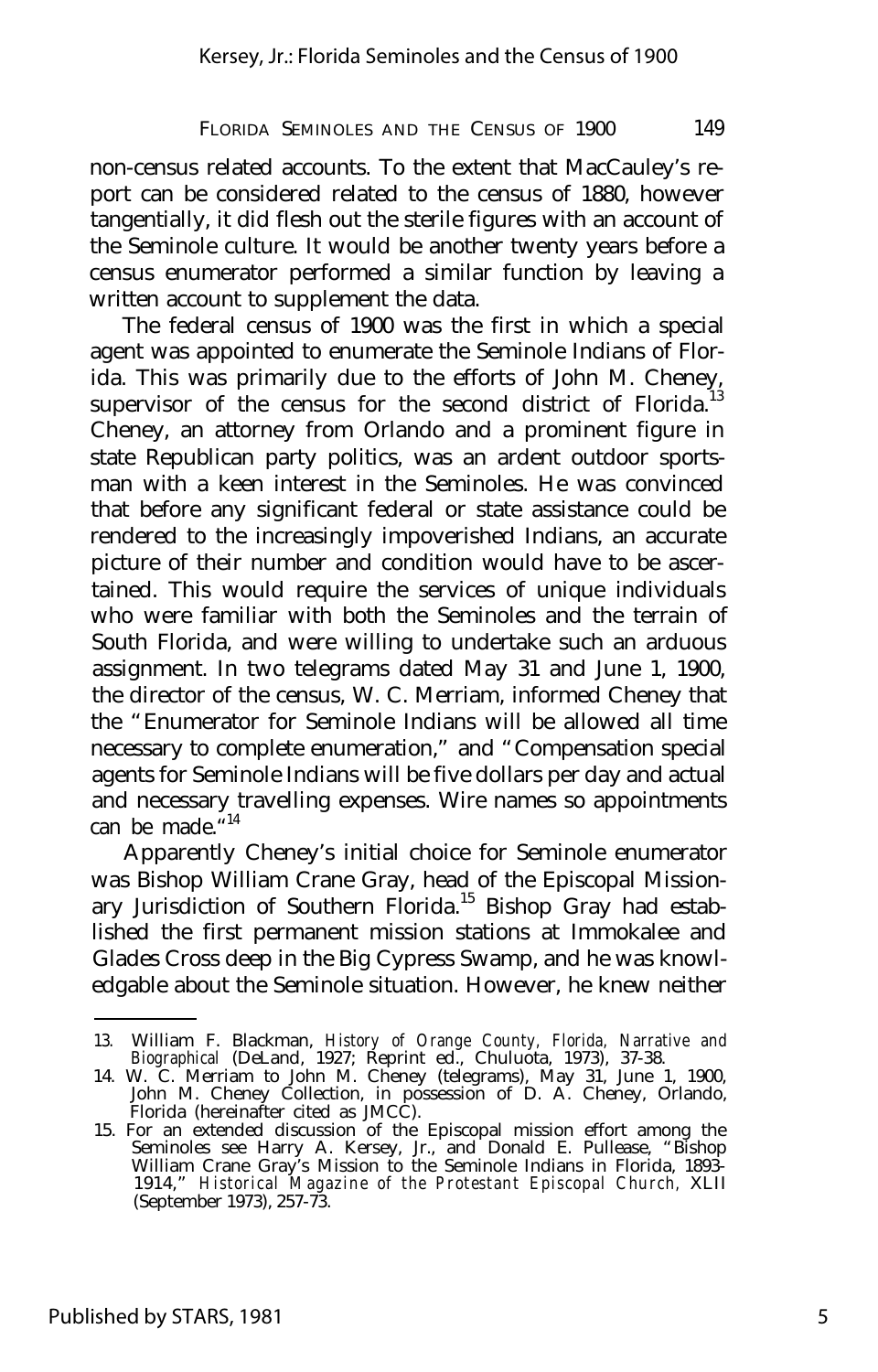the language nor the territory well enough to work alone. Therefore he contacted J. Otto Fries, the county surveyor in Brevard County, and solicited his assistance. Fries initially declined to serve on the grounds that, although he knew the territory as well as anyone, he did not know the Indians or their language. He, in turn, recommended Archibald A. Hendry for the job. "He is," Fries wrote, "well posted in the language, quite familiar with the Indians, knows the whole country; is honest sober and truthfull.<sup>"16</sup> At this point Bishop Gray removed himself from consideration, and the enumerator's position was proffered to Fries, with A. A. Hendry to serve as his assistant. On June 5, 1900, Fries accepted the conditions of employment and proposed to have the task completed within fifty days. It would soon become apparent that he was unduly optimistic.

The choice of J. Otto Fries to conduct the enumeration was an excellent one, in that he brought to the undertaking a rare combination of education, experience, integrity, and articulateness. A native of Sweden who had immigrated to Florida in 1871, Fries was a college graduate trained in geology and civil engineering.<sup>17</sup> He initially settled on a homestead in the Orlando area and soon became county surveyor for Orange County. Over the years he also worked as a timber cruiser and came to know the vast unsettled wilderness of south Florida. After the freeze of 1895-1896, Fries relocated to Brevard County, settling in Titusville and assuming the position of county surveyor. His cohort in the census venture, Archibald A. Hendry, was the antithesis of Fries in education and training, but brought an invaluable knowledge of the Seminoles and frontier conditions to their work. Fries described him to Cheney as "a genuine cracker, born and raised near Fort Pierce; has hunted with and among the Indians since his young age and talks their language well. He is undoubtedly the best man I could get."<sup>18</sup> Together these two would

<sup>16.</sup> John Otto Fries to Bishop William Crane Gray, May 26, 1900, JMCC. 17. Kena Fries, *Orlando in the Long Long Ago and Now* (Orlando, 1938),

<sup>105-07.</sup> 18. Fries to Cheney, July 1, 1900, JMCC. Actually, Fries was mistaken in some of his information concerning A. A. Hendry, especially when he wrote that "Mr. Hendry is no relation to the representative [Francis A. Hendry of Fort Myers]." Indeed, the famous cattleman and Indian fighter for whom Hendry County is named was the great uncle of Fries's companion. Also, A. A. Hendry was born in Hillsborough County in 1858, moving with his family to a homestead west of Fort Pierce in 1872.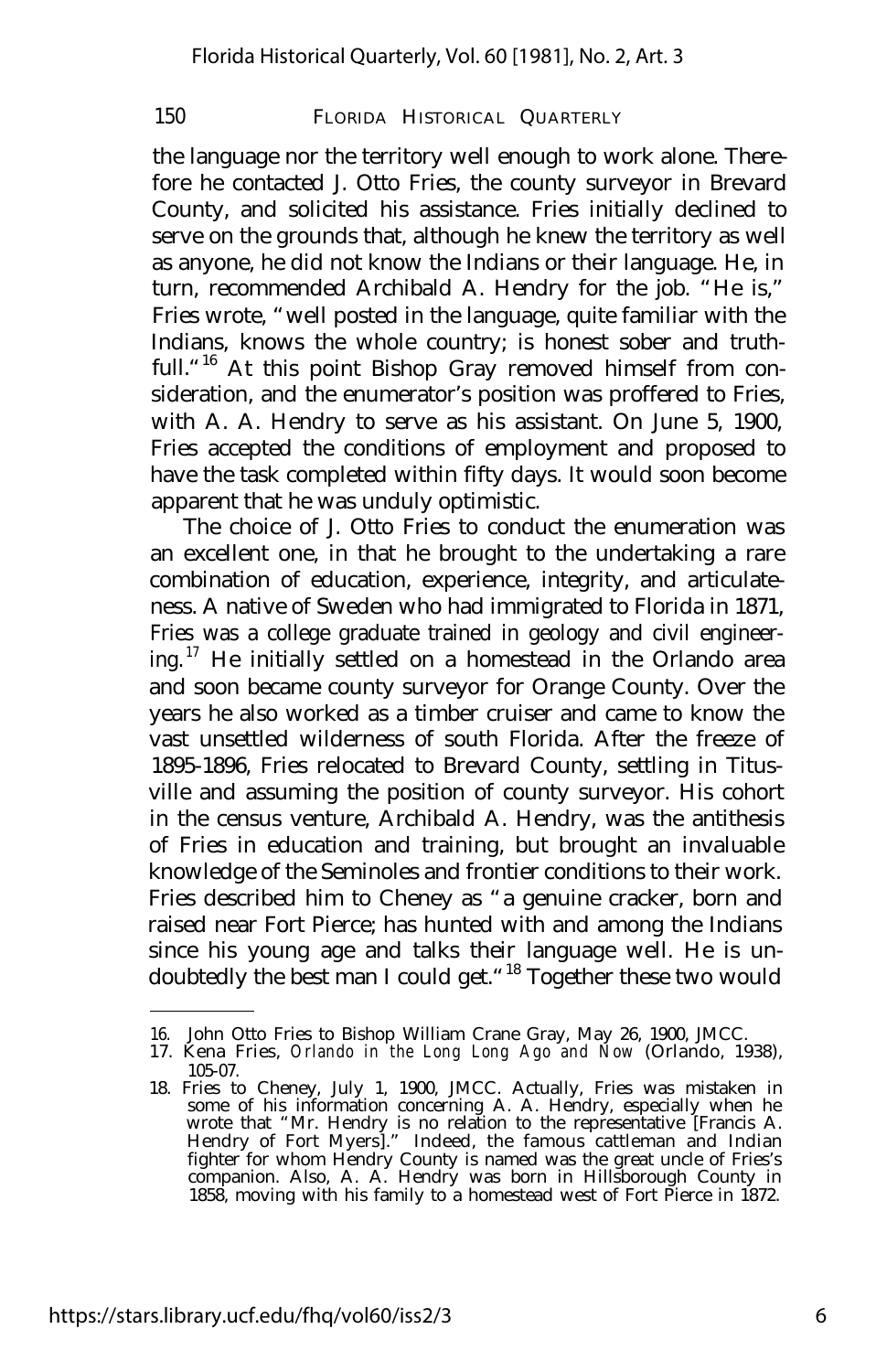traverse the pine flats and swamplands of Florida during the high water and sweltering heat of mid-summer, visiting all known Indian camps from north of Lake Okeechobee to Shark River in the Ten Thousand Islands.

In addition to the basic items on the special Indian census form for 1900, Fries compiled his own commentaries on the living conditions and social relationships of the Seminoles whom they visited.<sup>19</sup> This was submitted with his enumeration schedules and acknowledged by the Bureau of the Census office in Washington, but unaccountably has been lost to posterity.<sup>20</sup> Fortunately, however, Fries maintained a steady correspondence with Cheney from June through October 1900, in which he detailed the difficulties that he and Hendry encountered, as well as some views on the Indian condition of that day. This correspondence has recently been made available to researchers by the Cheney family and provides an additional dimension to our knowledge of the Seminoles at the turn of the century. Five of these letters have been selected for inclusion here to give both the flavor of the enumerators' experiences, as well as some specific data on the Seminole camps which they visited.

Fries planned to initiate the enumeration with the Cow Creek band of Seminoles living north of Lake Okeechobee beginning early in July, a time selected to coincide with their annual celebration of the Green Corn Dance when most of the scattered camps would come together in one location. Leaving Fort Pierce

Although he had no formal schooling, young Hendry possessed an extensive knowledge of the Florida back country and Indians, and was renowned as a guide and interpreter. In 1900 he married Amy Ann Cone, and in 1903 their only child, a son, was born in Fort Pierce. Hendry continued in the cattle business well into this century, finally selling his registered brand and 15,000 head of cattle to Joe Bowers, the well known Seminole trader at Indian Town. A. A. Hendry died at Fort Pierce in 1945. (This biographical data was obtained in an interview with Archibald A. Hendry, Jr., Jensen Beach, March 25, 1980.)

<sup>19.</sup> *Twelfth Census of the United States. Schedule No. 1— Population. Indian Population. Sheets A and B.* Copies supplied to the author by Census History Staff, Bureau of the Census, January 2, 1980. Instructions to the enumerators are also found in U. S. Department of the Interior, Census Office, *Twelfth Census of the United States, June 1, 1900, Instructions to Enumerators* (Washington, 1900), 41-42.

<sup>20.</sup> W. C. Hunt to Cheney, October 5, 1900, JMCC. In this communication Hunt, chief statistician for population, noted, "I take pleasure in return-ing to you herewith, the explanatory notes of Mr. J. Otto Fries, special agent for Seminole Indians, concerning the details of his trip through the Everglades of Florida."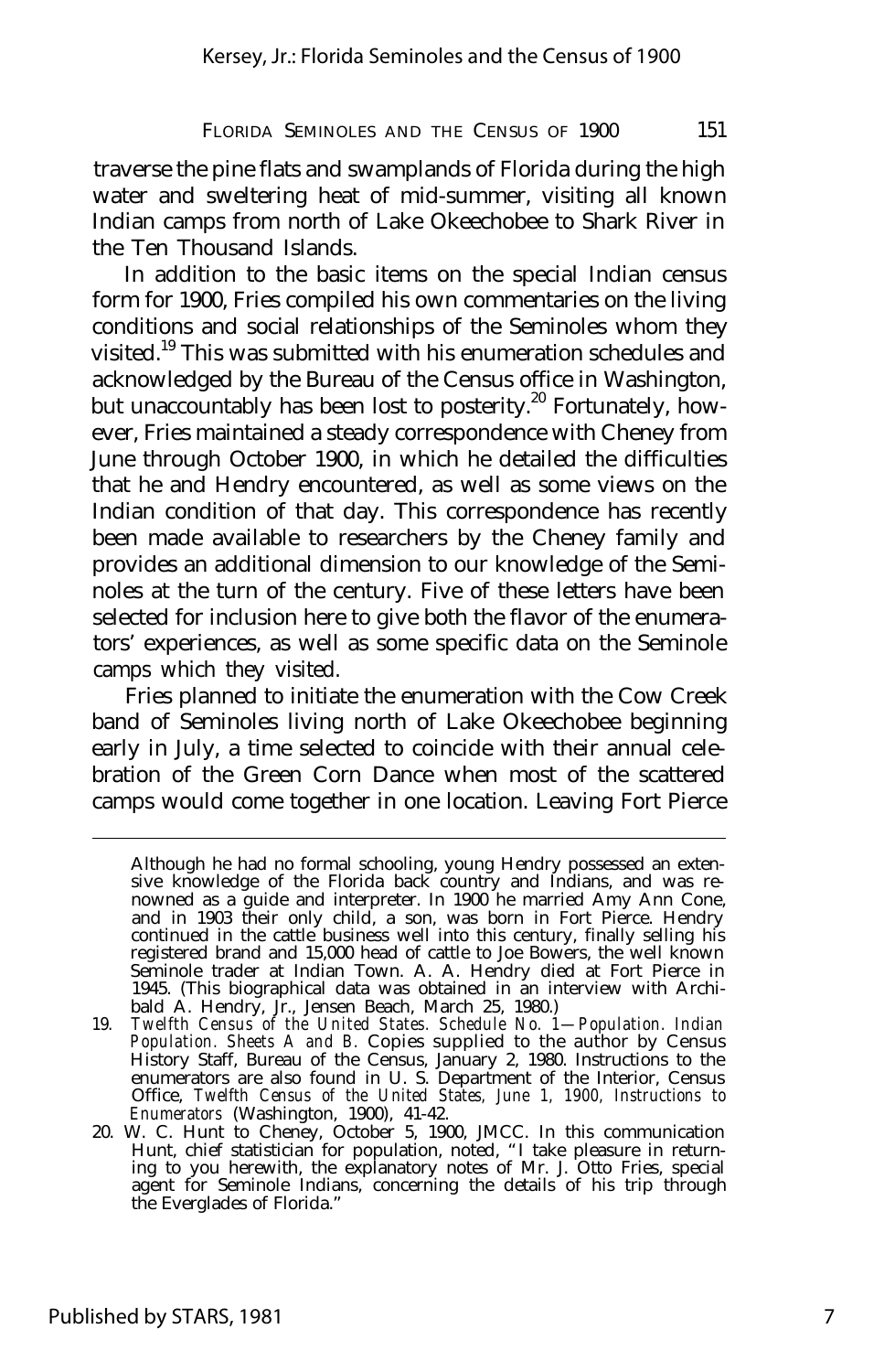on July 6 and travelling by horse-drawn wagon, the census takers spent the next ten days among the Seminoles. The following letter was written by Fries while camped on Cowbone Creek in the western reaches of Brevard County.<sup>21</sup>

Cowbone Camp, Fla., July 9th 1900

# J. M. Cheney, Esq Supervisor of Census Orlando

Sir

We, Arch. Hendry and I, left Fort Pierce last Friday early and travelled to night at Camp Cypress; next day continued our trip and arrived here about noon Saturday. The "Green Corn dance" was just about to end, but I found here about 60 Cow Creek Indians assembled. With the help of Hendry I succeeded well enough, and saved at least 2 or 3 days travelling in hunting them up.

I knew well before and was advised by people who know the Indians very well, that it would not do to let them suspicion any thing *[sic]* about out business, as they are very shay of all that has any thing *[sic]* to do with the U.S. Government. I succeeded to get their number [and] their property (as they always carry with them all their belongings, especially animals (except hogs) when they travel.) Arch. Hendry knew all the grown men by name; but the greatest difficulty is to get their ages, as they do not themselves know that, and often give one age and next day another. I think that I got their ages near enough for all purposes. I know I got their children right enough but the names of the children are impossible to get, by the reason that most of them never name their children; if any white man happens to go along and name them, they may keep that name or change it as they please, when they become grown. Rather than take anything uncertain I take down only a son or daughter in my list.

We finish here to day *[sic]* and I go this afternoon to an Indian camp 8 miles from Fort Pierce:<sup>22</sup> to morrow *[sic]* we start

<sup>21.</sup> This site is located on the western edge of S. Lucie County, which was formed from Brevard County in 1905.

<sup>22.</sup> This probably was meant to be Fort Drum.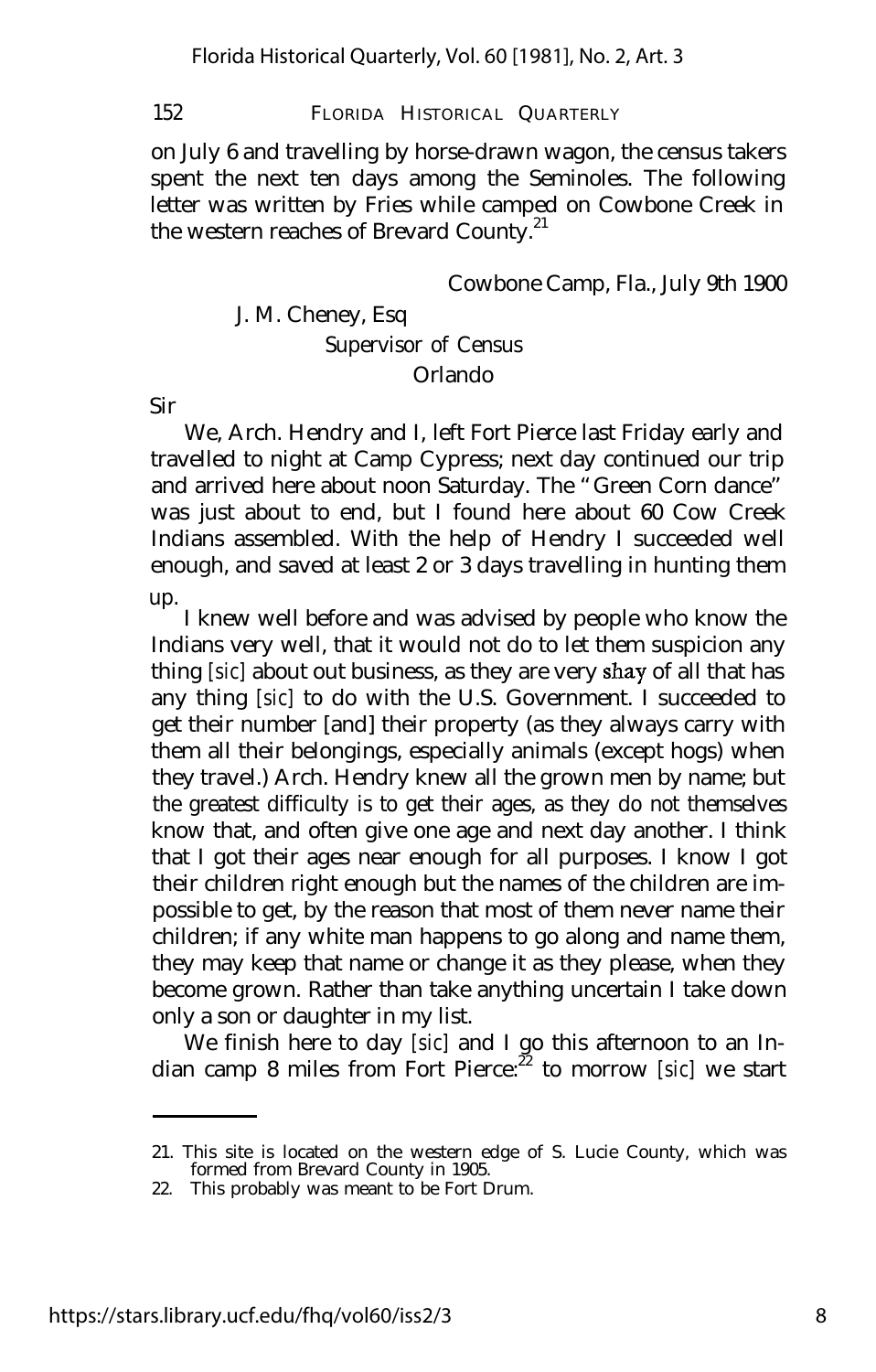for Okeechobee and Indian City.<sup>23</sup> If all goes well we will reach Fort Lauderdale about Monday the 16th. I expect to finish up the East side about the 25th or 26th depending on the weather.

Here is a great deal of water in the woods, where most of our travelling is done. For 15 solid miles not less than 2 feet of water. We had to walk it all to save our horse.

Although the trip is very rough, I like it. I hope to get their total number *about* correct; but as I stated above names of children and ages will either be missing or somewhat uncertain.

> Respectfully J. O. Fries

Address: Fort Lauderdale until the 25th

Returning to Fort Pierce around noon on July 15th, the exhausted Fries and Hendry caught the evening train for Fort Lauderdale. The settlement on New River was to be their starting point in enumerating the Seminole camps on the eastern side of the Everglades. Before pushing off into the wilderness Fries notified Cheney of the sites he planned to visit.

Fort Lauderdale, Fla., July 16 1900

J. M. Cheney Supervisor of Census 2nd District Orlando

Sir

We arrived here yesterday evening and have to day *[sic]* made all preparations for our trip to the Everglades, starting to morrow *[sic]* morning very early. We must have two boats and one pilot and man to row us, it will cost \$3.50 per day. Our trip will be more extended than we first expected, owing to the scattered camps of the Indians; we will have to go to Arch Creek<sup>24</sup> and Little River,<sup>25</sup> coming out at Miami; we start in at New River,<sup>26</sup>

<sup>23.</sup> This probably was meant to be Indian Town.

<sup>24.</sup> Arch Creek enters the north end of Biscayne Bay, and was named for a natural rock formation several miles from its mouth.

<sup>25.</sup> Little River is a waterway in northern Dade County. It enters Biscayne Bay at a point midway between the Miami River and Arch Creek.

<sup>26.</sup> New River is a major flowage from the Everglades basin which penetrates the coastal ridge at Fort Lauderdale. Originally the river's course was southeastward until it emptied into the Atlantic Ocean at a point several miles south of the present man-made inlet.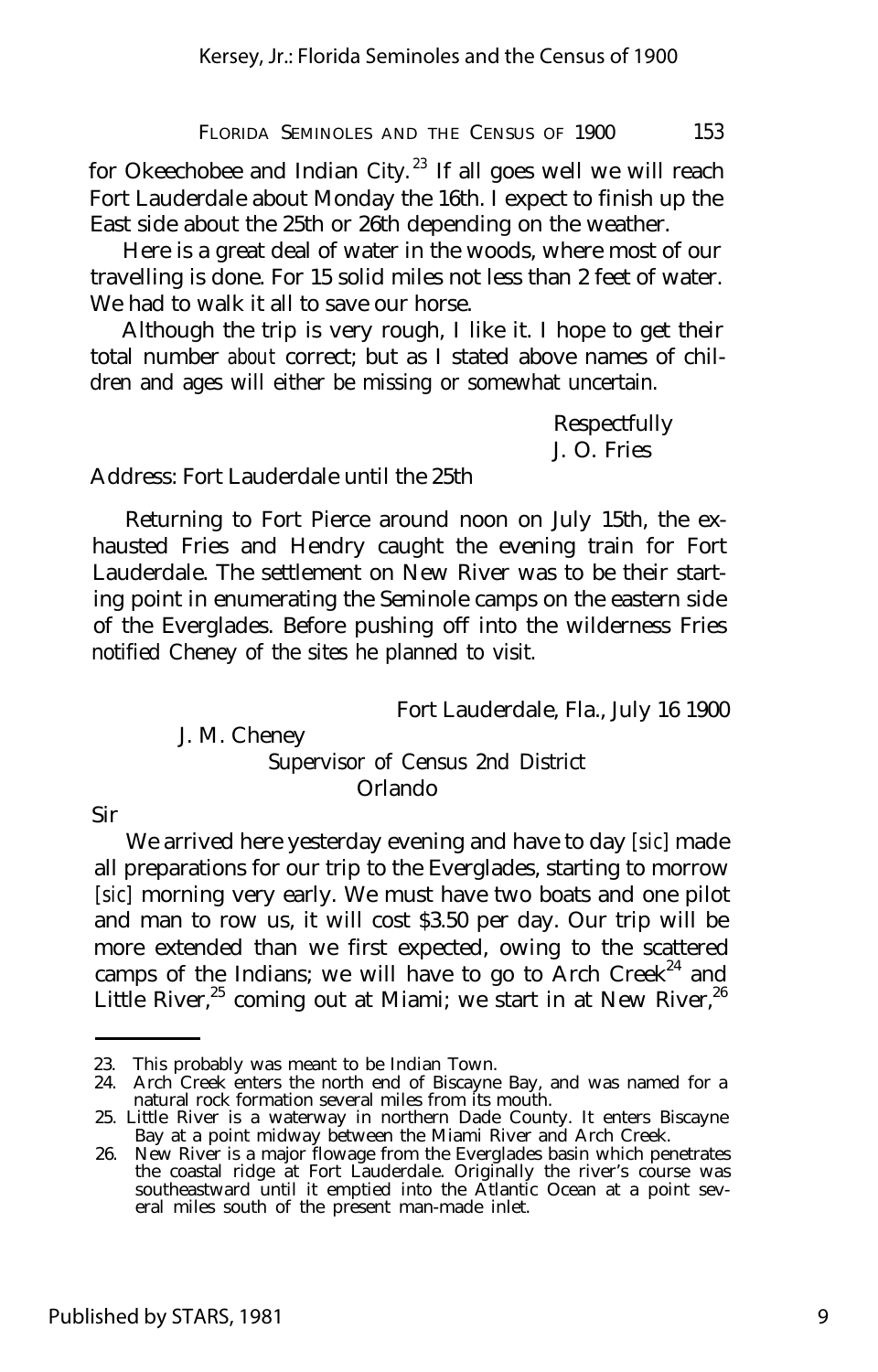first, visiting Pine Island<sup>27</sup> and Long Key.<sup>28</sup>

You will probably not hear from us anything before middle of next week, as we will not be able to send any message in the meantime.

I have to day *[sic]* made such good preparations that I hope the best results.

# Yours very respectfully J. O. Fries

It took the Fries party a full five days of hard travelling to cover the twenty-five miles from Fort Lauderdale to Miami, diverting often to find the secluded Indian camps in the wetlands west of the coastal ridge. When they emerged at Miami the ever conscientious Fries notified Cheney of both his success and impending problems in enumerating the Seminoles on the western side of the Glades.

- 27. Pine Island is located in Secs. 17, 18, 19, 20, T. 50 S., R. 41 E. in Broward County. It was often mentioned in accounts of the Second Seminole War as a major Indian encampment, and was the site of one engagement in that campaign. George E. Buker, *Swamp Sailors* (Gainesville, 1975), 65-66, 120 (map), 130 (map); Jacob Rhett Motte, *Journey into Wilderness, An Army Surgeon's Account of Life in Camp and Field During the Creek* and *Seminole Wars, 1836-1838;* James F. Sunderman, ed. (Gainesville, 1963), 235, 305-06. Pine Island was still a primary Seminole settlement at the turn of the century, and had been visited by whites a number of times prior to 1900. William C. Sturtevant, "A Seminole Personal Document," *Tequesta* XVI (1956), 57-59. This site is located approximately four miles northwest of the Hollywood Seminole Reservation.
- 28. Long Key is located in Secs. 23, 24, 25, 26, T. 50 S., R. 40 E. in Broward County. During the Second Seminole War this group of seven hammock islands was the home of the Seminole leaders Arepika (Sam Jones) and the Prophet. See John T. Sprague, *The Origin, Progress and Conclusion of the Florida War* (New York, 1848; facsimile ed., Gainesville, 1964), 382-84; Buker, *Swamp Sailors,* 120, 130. In 1898 this site and nearby Pine Island were visited by A. J. Duncan, U. S. Indian inspector, while seeking federal lands upon which to settle the Seminoles. He had the two hammock groups, as well as other known Indian settlements in the area, surveyed by J. O. Fries, acting examiner of surveys for the General Land Office. In his report Duncan unaccountably gave legal descriptions of Pine Island and Long Key which are at variance with their actual locations; moreover, he noted that Long Key was ". . . located about 4 miles southeast of Pine Island . . ." while Fries reported that it was ". . . about 2 miles west of Pine Island." *A. J. Duncan's Report,* ccxi, ccxxxvii. The important point, however, is that J. O. Fries was quite familiar with the location of Seminole camps along the lower southeast coast of Florida well in advance of the 1900 census.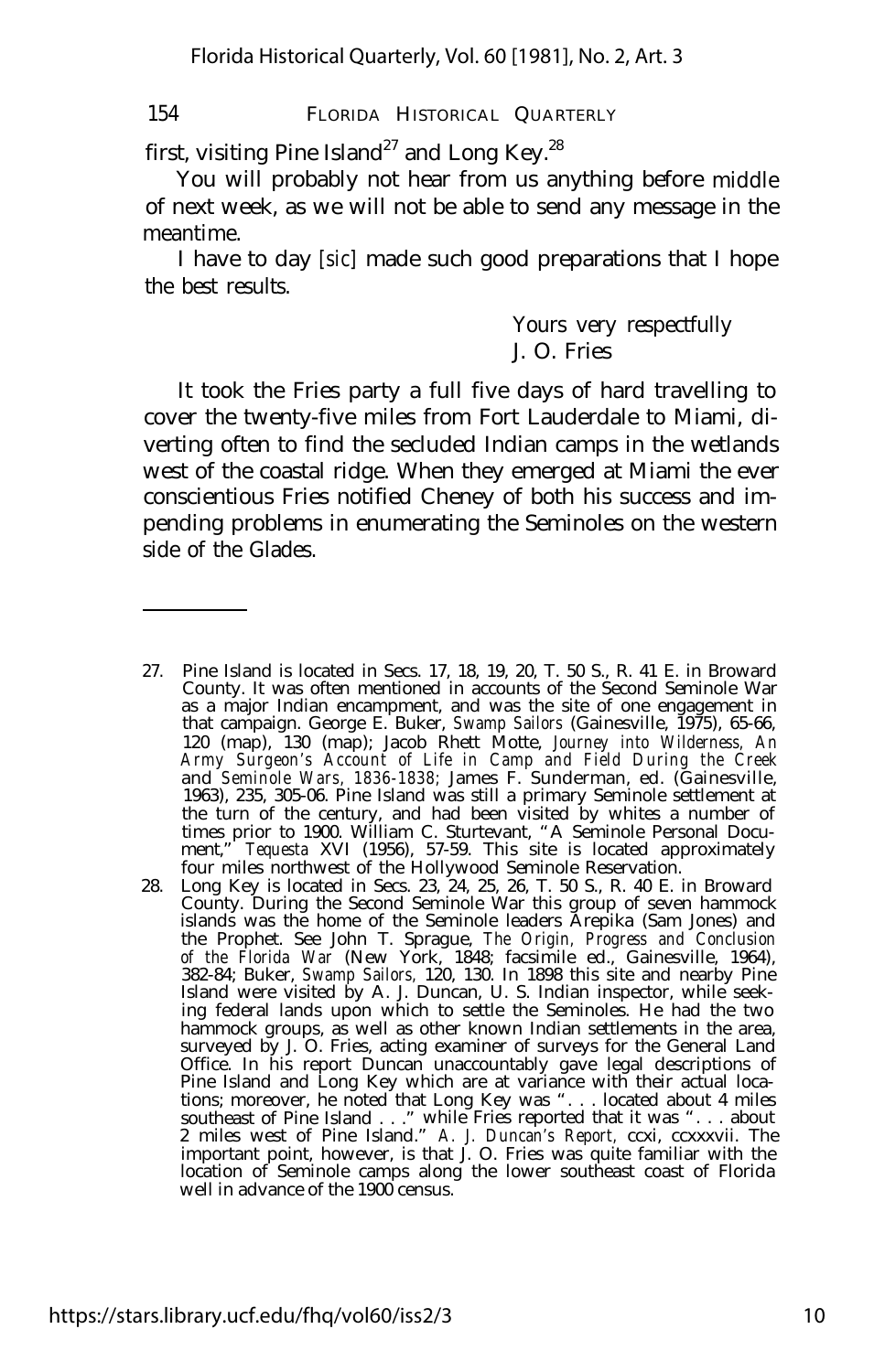Miami, Fla., July 21st 1900

J. M. Cheney Esq Supervisor Census Orlando

Sir

We have just come in from the Everglades after a very hard and rough trip to this place and intend to leave to night *[sic]* again if the weather permits. We go from here to Arch Creek and Cypress Creek, where there are two or three families to look after.<sup>29</sup> I have so far succeeded very well, at least to find the number of people and their ages and names but their birth days *[sic]* is impossible to get at, because the Indians do not count their time in months and days, like we do, therefore, they do not know anything about dates; all that must be left blank. I have so far found more people, than people expected or believed.

We will probably be back to Lauderdale next Wednesday and Thursday to Fort Pierce; wherefrom we will forward our papers to you.

It would be of no use to go out at once to the West side of the Everglades, as the Indians are now hunting and hard to find. I propose to leave Titusville on August 7th for Lauderdale. I have made arrangements for two boats and men to handle them and pilot us across. The cost will be \$4.50 per day. We can cross in four days right to the place where the Indians are. Should we go around to Orlando, Tampa and Fort Myers, thence by team about 75 miles, it would cost a great deal more, and we should anyhow be compelled to hire boats to take us along the Indian villages, spaced over 75 miles along the shores of the Indian River.<sup>30</sup> From there it will be necessary to go to Shark River near Cape Sable, where a large settlement of Indians recently has been made. I hope you will authorize this cost and let me know as soon

<sup>29.</sup> Cypress Creek is located north of the New River in present day Broward County. It is unlikely that this was the waterway to which Fries was referring, since it lies well north of his route, Possibly he meant Snake Creek, or the Oleta River as it is now known, where Seminole camps were known to have existed around the turn of the century, Sturtevant, "A Seminole Personal Document," 67, 75.

<sup>30.</sup> Indian River referred to here was apparently the name given a waterway in the southwest portion of the state, and is not to be confused with the larger east coast waterway. It is possible that Fries was alluding to the flowage of the Everglades which ran about this distance on the west side.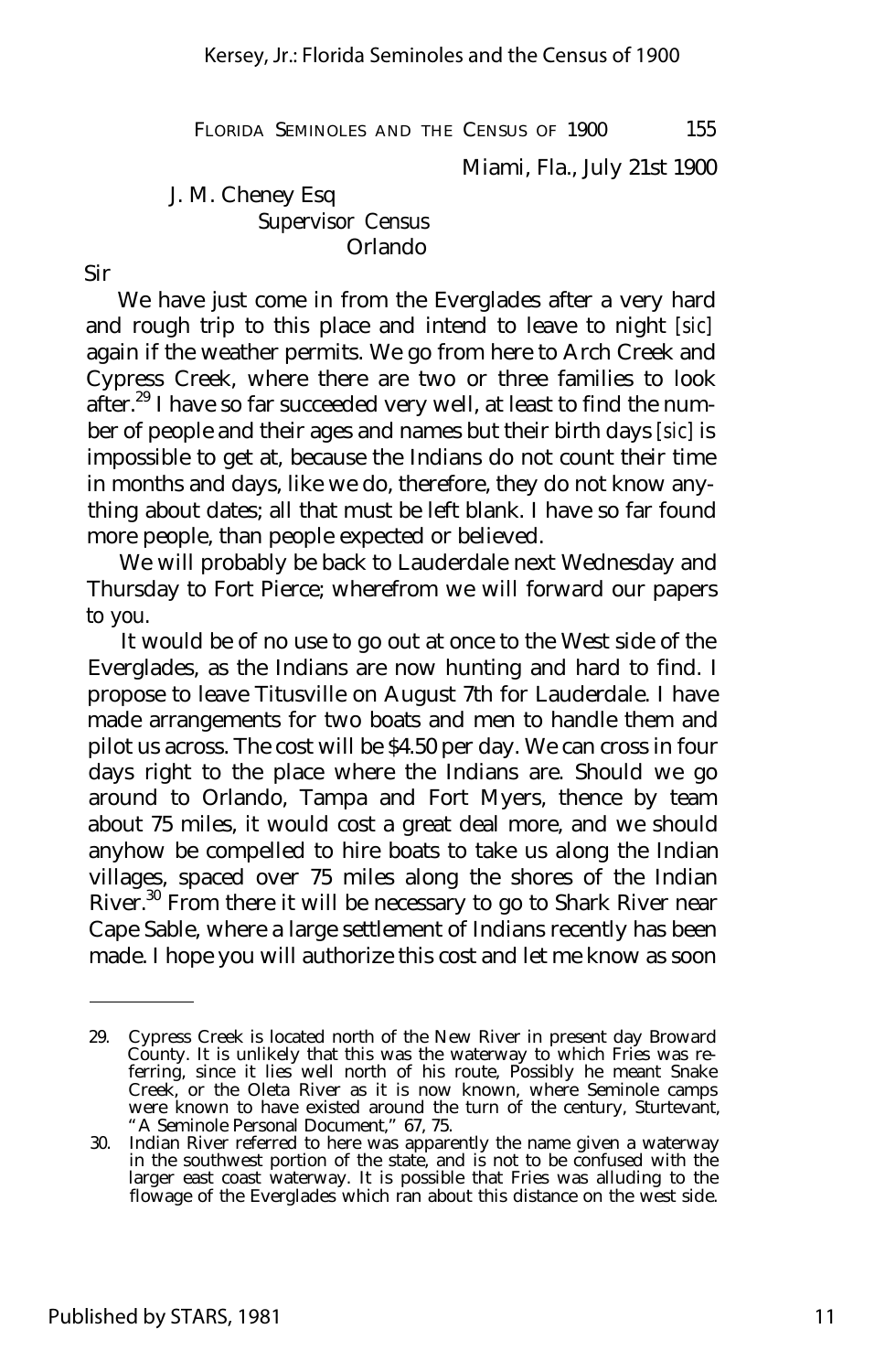as possible, because the man wishes to build new boats if he is employed.

You will probably receive this letter on Monday, and if you will write me, a letter mailed to Fort Lauderdale will meet me there Wednesday. If you have not already sent the blank sub vouchers, please do so at once, also the information if we can draw our pay for Sundays, as we have to work as hard as any other days on them.

Our trip has been very rough, but we have suffered less from insects than we expected.

> Yours very respectfully J. O. Fries

On August 10, 1900, J. O. Fries left Fort Lauderdale on the final and most arduous phase of his census work. His party was making a direct crossing of the Everglades, still a wild and virtually trackless wilderness known only to the Seminoles and a few white traders. Apparently there was some trepidation at the prospect of such an undertaking, for Fries wrote to Cheney on the eve of their departure: "We are in good health, ready to start and in good hope, although we have received many discouraging advices. I will telegraph to you as often as it will be possible for me to get a message to nearest office. If you receive any from me, you would do me a great favor by forwarding the news to my family, as they have been badly scared by numerous reports of snakes, high water, etc.<sup>"31</sup> The next time that Fries wrote it was from one of the most desolate spots on the Florida peninsula.

> Big Cypress, Aug 20th 1900 5 miles East of Fort Shackleford $^{32}$

Hon. J. M. Cheney

Supervisor of Census 2nd district

Sir

After a long and tedious trip across the Everglades we at last arrived here yesterday. On the way we met a few Indians, whom we examined. The low water caused this slow trip, but I am sure

<sup>31.</sup> Fries to Cheney, August 9, 1900, JMCC.

<sup>32.</sup> Fort Shackleford was a temporary fortification erected during the Third Seminole War. This site is now a part of the Big Cypress Seminole Reservation and is located in Sec. 20. T. 48 S., R. 33 E.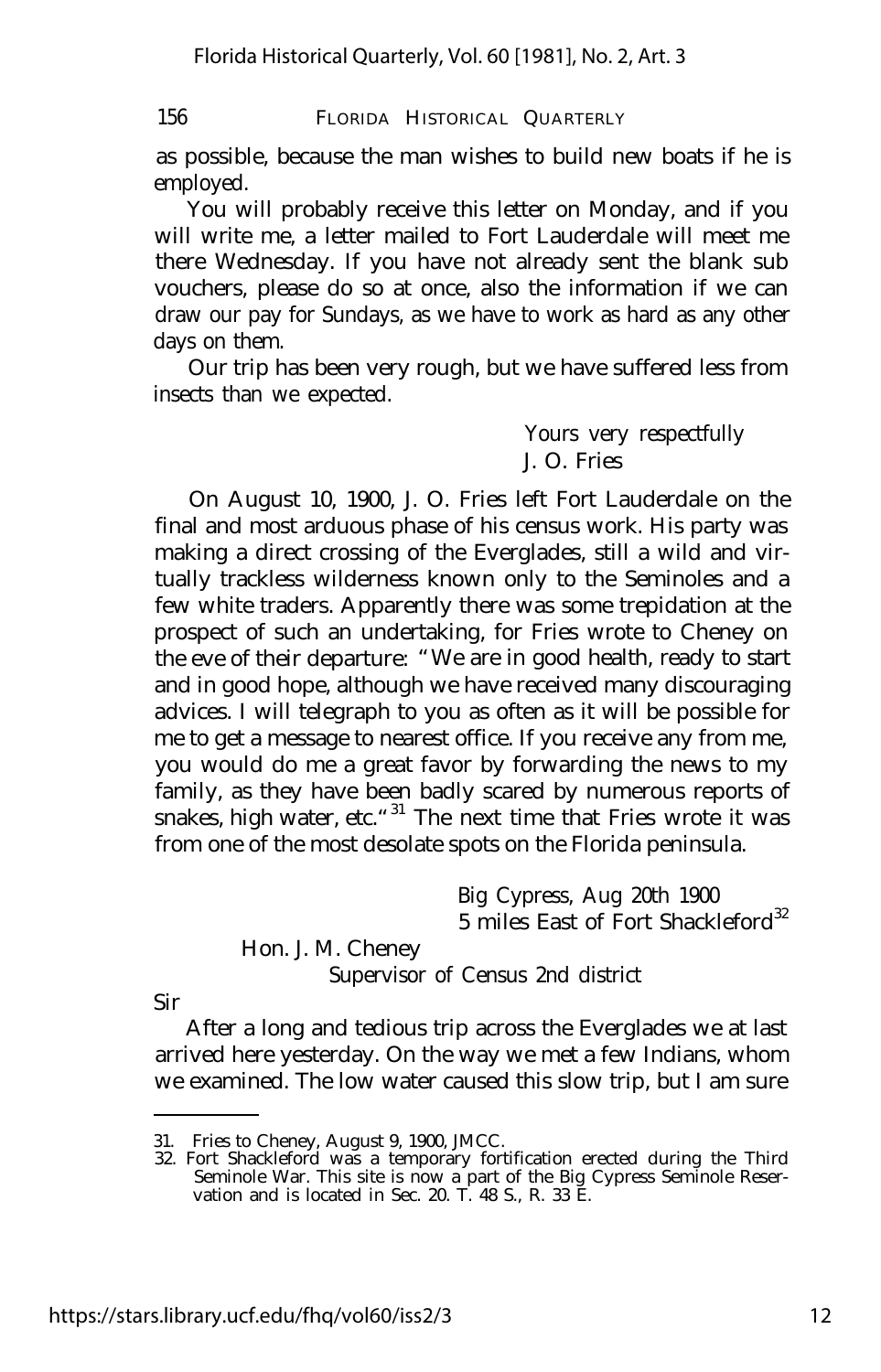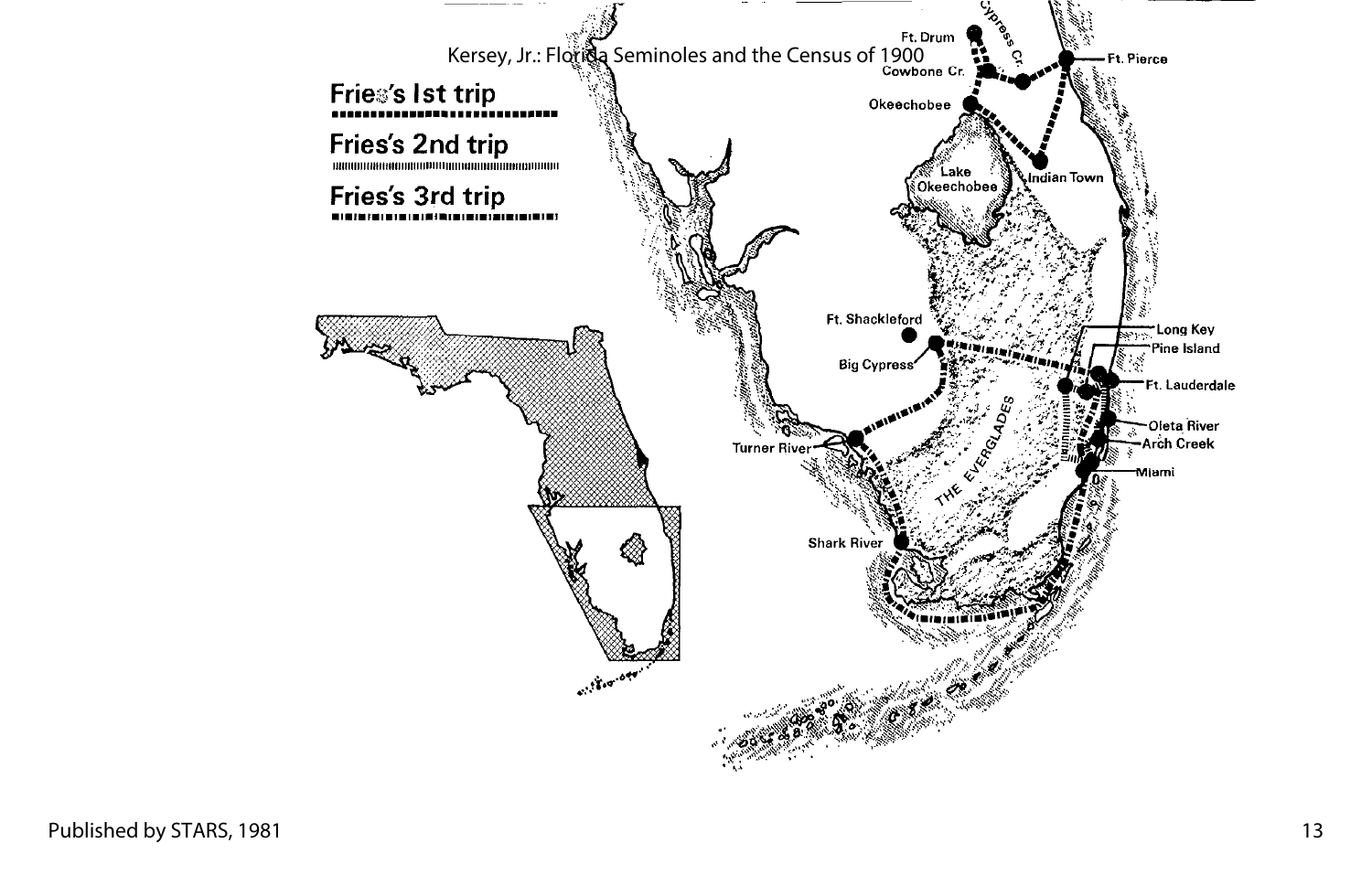

J. Otto Fries Photograph courtesy of the Orange County Historical Society.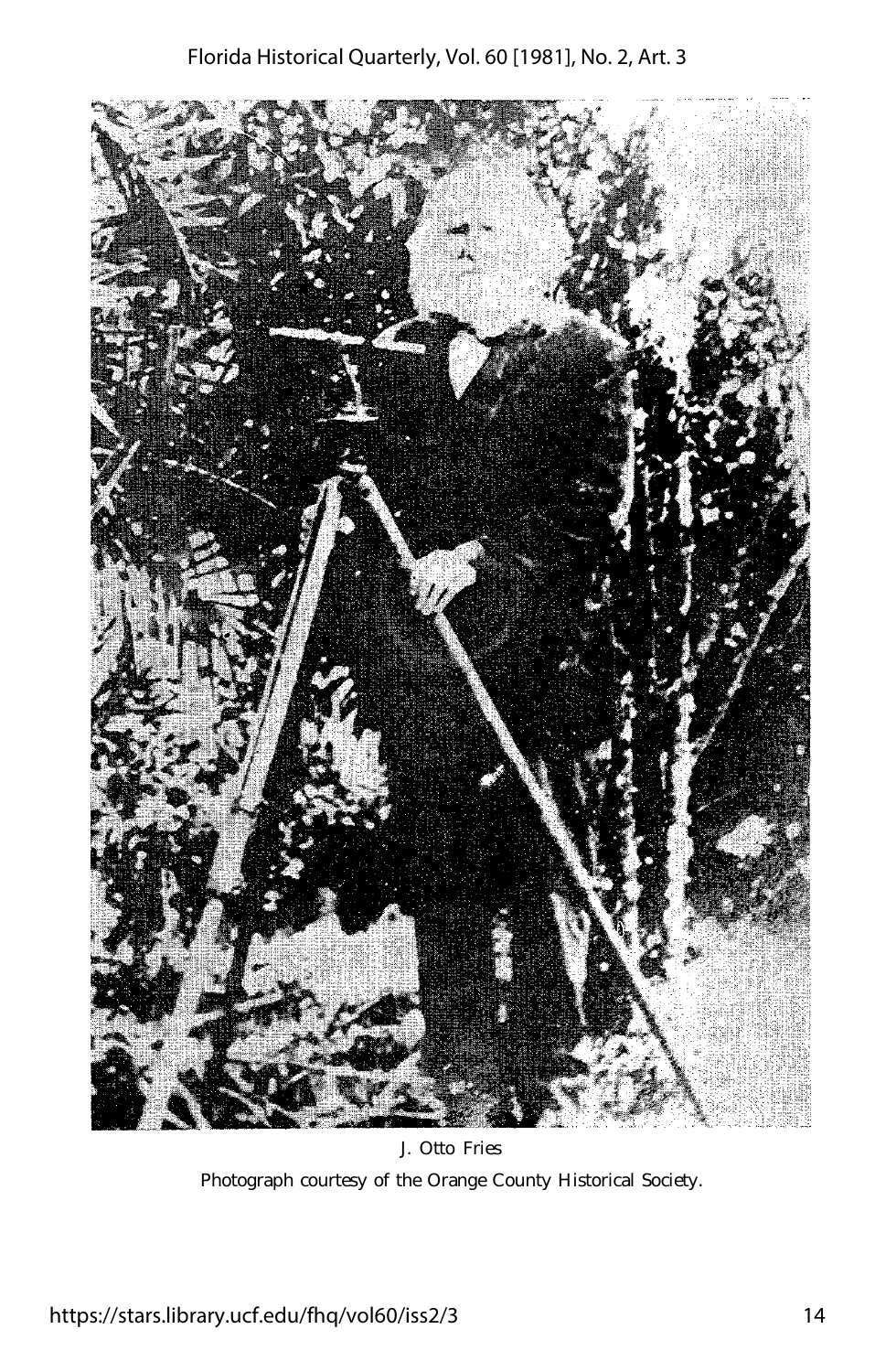we will gain by having come this way. If I had not engaged the extra man, I wrote to you about I hardly believe we could have come over, as in crossing the "backbone", we must continually get overboard and drag our boats across the nearly dry sawgrass.

I found that the Indians here are not so easy to get information from, but very suspicious about my doings. I believe that the merchants at Jupiter have sent them warnings, that I am after their lands. I have no proof, but believe so.

I expect to be around here 4 or 5 days, have one trip to make about 20 miles north, and one 10 miles west from here, before we leave for Chuckaluskee River and thence to Shark River.<sup>33</sup> While I hope to be able to make the trip in the allotted time, I still would ask you to get an extension of at most 10 days. You mentioned first that they would allow me 90 days, I think therefore it is not unfair to ask for 60 in all.

I am trying to get as correct count as can be done, and therefore take a little more time than other would do. I compare my notes carefully with storekeepers and hunters around the Everglades.

I send you to day *[sic]* a telegram, but am not at all sure if either that or this letter will reach you.

We all have good health, but have suffered a great deal from heat and bad water to drink. That we could cross the Glades in summertime has caused a great deal of astonishment.

I am getting a great deal of information, which I think will be of value for U.S. Government, when it soon will be compelled to take up the question of these poor Indians. I will of course submit these as an addition to my report.

> Very respectfully J. O. Fries

Sixteen days later a relieved Cheney received a telegram from Miami with the message: "Safely arrived here on road to Lauderdale. Thursday to Titusville. Hard trip, results fair, all well, in-

<sup>33.</sup> Chuckaluskee River and Shark River are waterways which enter Florida Bay in the Everglades and Ten Thousand Islands region. Chuckaluskee River was the old name of Turner River where a permanent Seminole camp was known to exist well into the present century. For further information on this region, see Charlton Tebeau, *Florida's Last Frontier* (Miami, revised ed., 1966), 45, 97.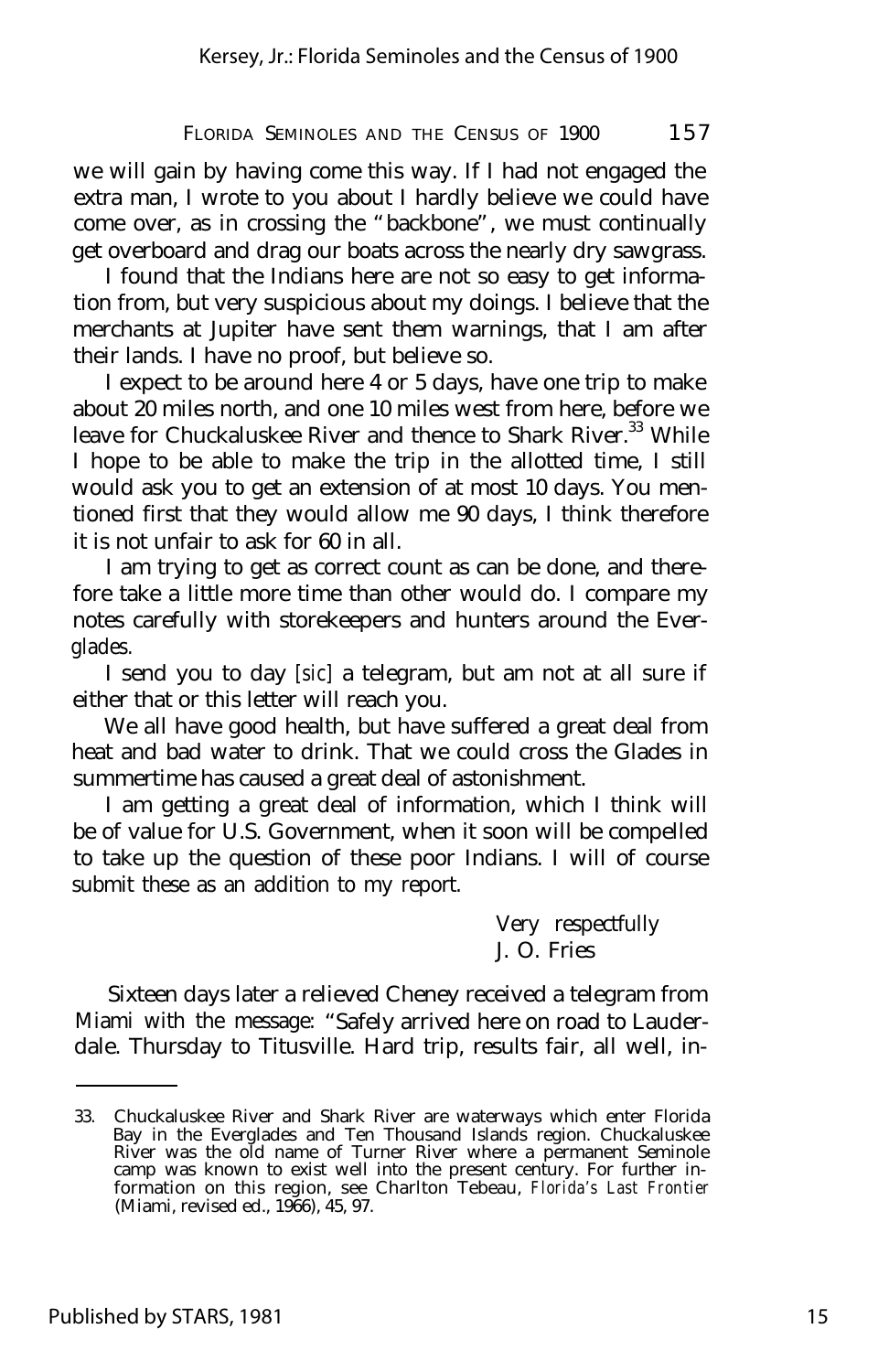form family, J. O. Fries"<sup>34</sup> This was followed the next day with another letter from Fries.

Lauderdale, Fla., Sept. 5 1900

# J. M. Cheney, Esq Orlando

Dear Sir

After a very hard and tough trip we have ended our long travel of about 400 miles. Mr Hendry leaves to day *[sic]* for his home, but I will not go before to morrow *[sic]* as I have all things to straighten up here.

I am absolutely sure that we have the numbers of the Indians *as near correct* as can be done under the circumstances. I do not know or have heard of a single one (either man, woman or child) omitted and hardly think there is one. I have I believe 346 on my list.

I am very tired and exhausted and do not write much to day *[sic].* In the report I am going to send with my list (probably next Friday) I will give a full history of our travels also a report of all other circumstances that may be of interest.

Will wire you from Titusville.

Yours respectfully J. O. Fries

In a subsequent communication Fries confirmed that the actual number of Seminoles enumerated was 339, which he felt represented practically all of them.<sup>35</sup> As with previous census tabulations there were minor discrepancies between the final published figures and those reported by the enumerators, perhaps owing to the elimination of Negroes living among the Indians-a question which Fries himself had raised when working among the Cow Creeks. <sup>36</sup> Nevertheless, the 1900 census tabulation of Seminoles appears to be the first accurate one in the modern era of the tribe.

On September 8, 1900, Fries wrote to Cheney submitting his final reports with explanatory notes and expense accounts, and his

<sup>34.</sup> Fries to Cheney (telegram), September 4, 1900, JMCC.

<sup>35.</sup> Ibid., September 21, 1900, JMCC.

<sup>36.</sup> Ibid., July 6, 1900, JMCC.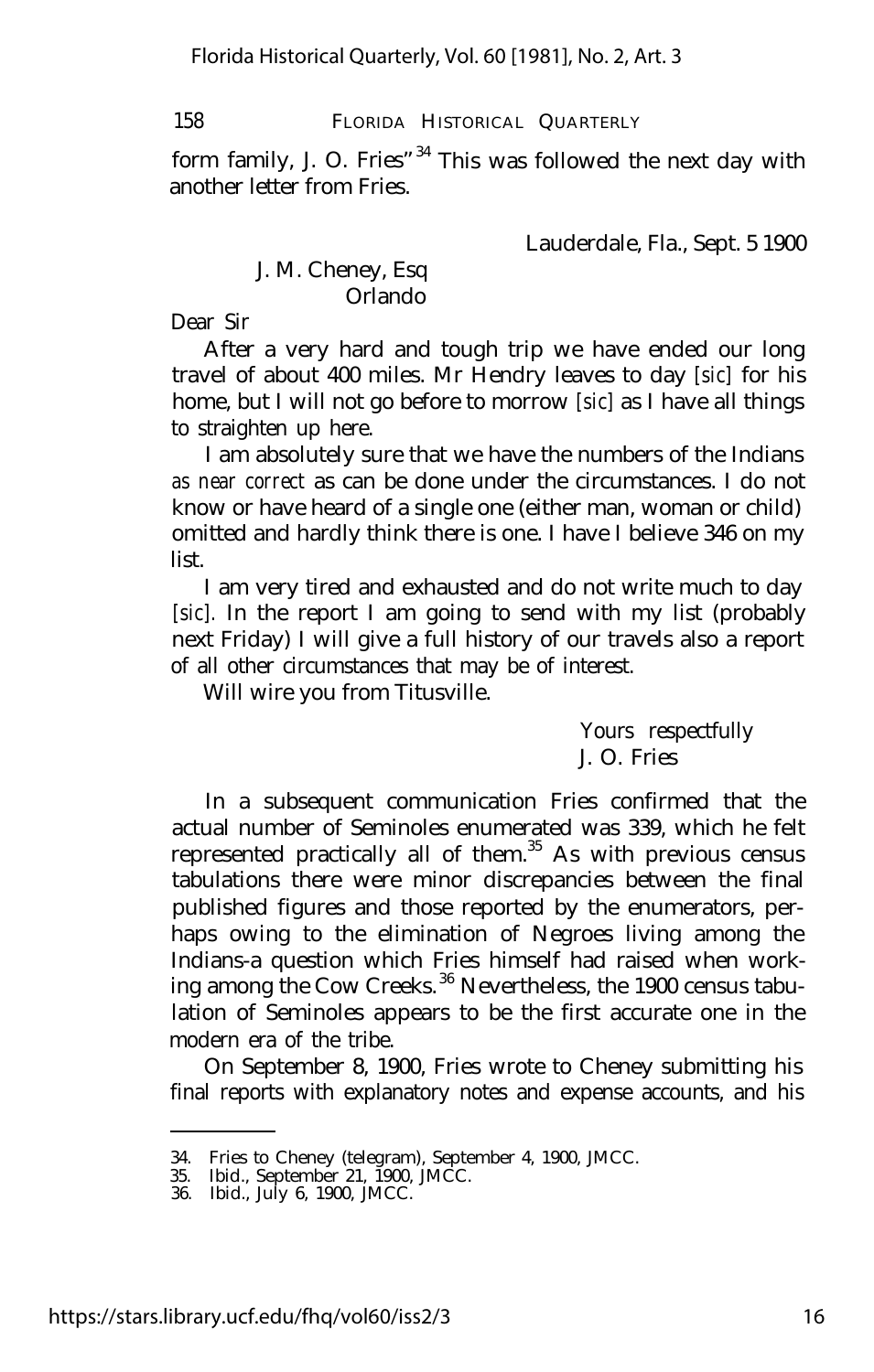request that his appointment as special agent be cancelled. $37$  Although it would take another mounth to clean up loose ends, such as making corrections requested by the Washington office, and securing approval for Sunday work compensation, the Seminole census of 1900 was at an end.

At this point it is appropriate to ask: What is the significance of the Fries-Cheney correspondence in the context of Florida history? There is a growing opinion that these documents, heretofore unknown to most scholars, add a valuable dimension to the limited literature on an important transitional area in Seminole history.<sup>38</sup> Primarily, the letters provide a rich personal account by dedicated individuals attempting to establish a precise figure on the Indian population. In the process they further confirmed the dispersion of the Seminole bands, as well as the location of some specific encampments at a particular point in time, i.e., 1900. Fries's observations about the Indians whom they encountered also affirmed certain Seminole cultural continuities, such as their child naming practices, mobility of camp life, hunting patterns, and the persistent significance of the Green Corn Dance. Furthermore, his comments concerning the relationships of blacks in the Cow Creek band were the most informative since MacCauley addressed that issue two decades earlier.<sup>39</sup> In fact, Fries may have been witnessing the last vestige of a century-old tie between blacks' and Indians in the state. These letters also document the existence of various historical personages, both white and Indian, through the roles they played in the census. If the original enumeration schedules had been preserved, they would have formed the basis for an interesting comparison with

<sup>37.</sup> Ibid., September 8, 1900, JMCC.

<sup>38.</sup> The importance of this transitional period in Seminole history is discussed in several works, most notably: William C. Sturtevant, "Creek into Seminole," in *North American Indians in Historical Perspective,* E. B. Leacock and N. O. Lurie, eds. (New York, 1971), 111-17; Charles Fairbanks, "The Ethno-Archeology of the Florida Seminoles," in *TACACHALE: Essays on the Indians of Florida and Southeastern Georgia during the Historic Period,* Jerald T. Milanich and Samuel Proctor, eds. (Gainesville, 19781, 187-89; Harry A. Kersey, Jr., *Pelts, Plumes and Hides: White Traders Among the Seminole Indians, 1870- 1930* (Gainesville, 1975); Charles H. Coe, *Red Patriots: The Story of the Seminoles* (Cincinnati, 1898).

<sup>39.</sup> MacCauley, "The Seminole Indians of Florida," 478, 490, 526.